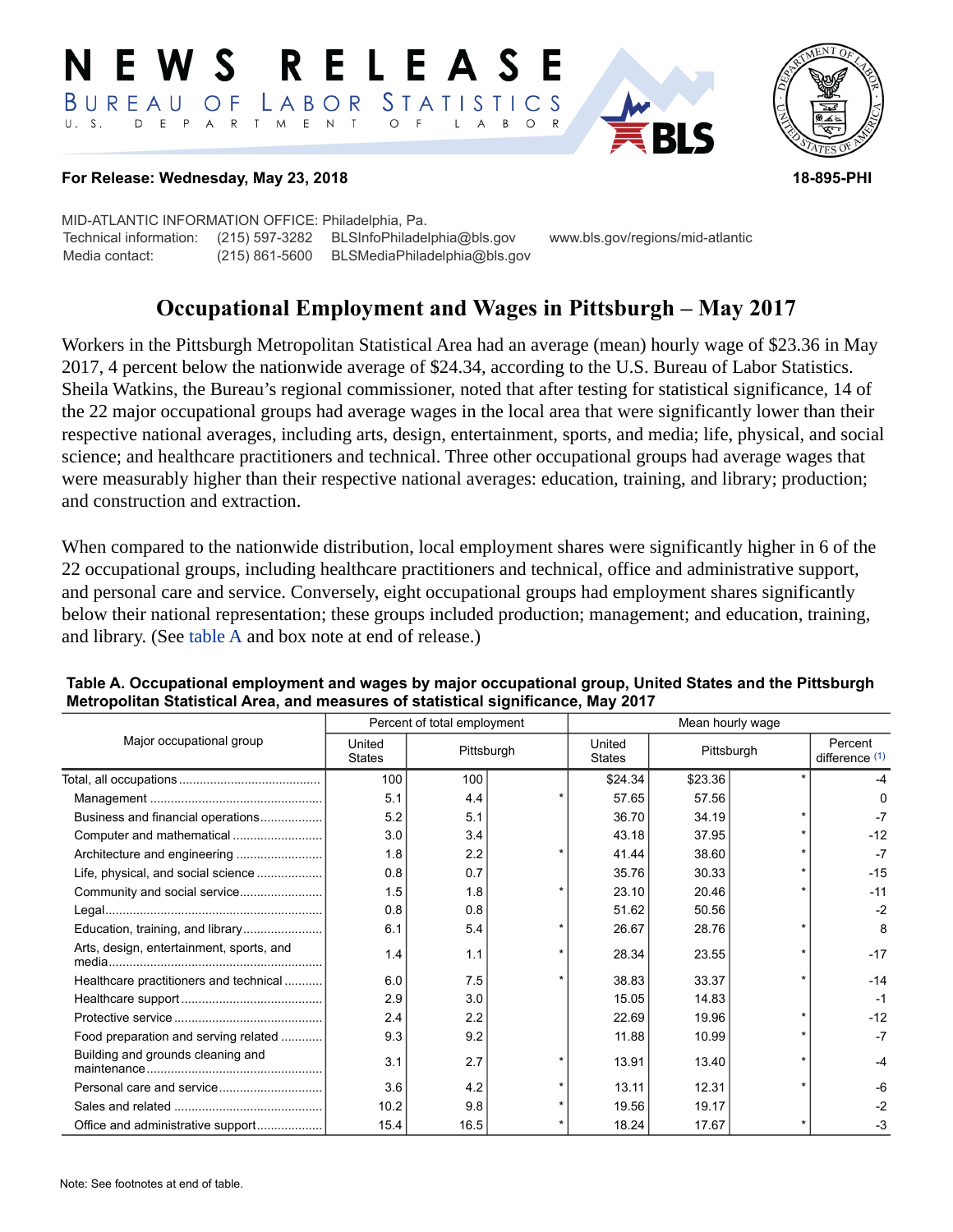### **Table A. Occupational employment and wages by major occupational group, United States and the Pittsburgh Metropolitan Statistical Area, and measures of statistical significance, May 2017 - Continued**

|                                       | Percent of total employment |            |  | Mean hourly wage        |            |  |                           |
|---------------------------------------|-----------------------------|------------|--|-------------------------|------------|--|---------------------------|
| Major occupational group              | United<br><b>States</b>     | Pittsburgh |  | United<br><b>States</b> | Pittsburgh |  | Percent<br>difference (1) |
| Farming, fishing, and forestry        | 0.3                         | 0.1        |  | 13.87                   | 13.66      |  | $-2$                      |
|                                       | 4.0                         | 4.4        |  | 24.01                   | 24.97      |  |                           |
| Installation, maintenance, and repair | 3.9                         | 3.9        |  | 23.02                   | 22.21      |  |                           |
|                                       | 6.3                         | 5.1        |  | 18.30                   | 19.38      |  | 6                         |
| Transportation and material moving    | 7.0                         | 6.5        |  | 17.82                   | 17.22      |  | $-3$                      |

#### <span id="page-1-0"></span>Footnotes:

(1) A positive percent difference measures how much the mean wage in the Pittsburgh Metropolitan Statistical Area is above the national mean wage, while a negative difference reflects a lower wage.

\* The percent share of employment or mean hourly wage for this area is significantly different from the national average of all areas at the 90-percent confidence level.

One occupational group—construction and extraction—was chosen to illustrate the diversity of data available for any of the 22 major occupational categories. Pittsburgh had 50,140 jobs in construction and extraction occupations, accounting for 4.4 percent of local area employment, significantly higher than the 4.0-percent share nationally. The average hourly wage for this occupational group locally was \$24.97, which was significantly above the national average of \$24.01.

Some of the larger detailed occupations within the construction and extraction group included construction laborers (9,670), carpenters (6,060), and operating engineers and other construction equipment operators (4,900). Among the higher-paying jobs in this group were boilermakers (\$41.74) and first-line supervisors of construction trades and extraction workers (\$34.92). At the lower end of the wage scale were oil and gas roustabouts and electrician helpers, with mean hourly wages of \$18.77 and \$14.45, respectively. (Detailed occupational data for construction and extraction are presented in table 1; for a complete listing of detailed occupations available go to [www.bls.gov/oes/current/oes\\_38300.htm](https://www.bls.gov/oes/current/oes_38300.htm).)

Location quotients allow us to explore the occupational make-up of a metropolitan area by comparing the composition of jobs in an area relative to the national average. (See table 1.) For example, a location quotient of 2.0 indicates that an occupation accounts for twice the share of employment in the area as it does nationally. In the Pittsburgh area, above-average concentrations of employment were found in several of the occupations within the construction and extraction group. For instance, carpet installers were employed at 2.2 times the national rate in Pittsburgh, and extraction worker helpers were employed at 3.1 times the U.S. average. On the other hand, plumbers, pipefitters, and steamfitters had a location quotient of 1.1 in Pittsburgh, indicating that this particular occupation's local and national employment shares were similar.

These statistics are from the Occupational Employment Statistics (OES) survey, a federal-state cooperative program between BLS and State Workforce Agencies, in this case, the Pennsylvania Department of Labor and Industry.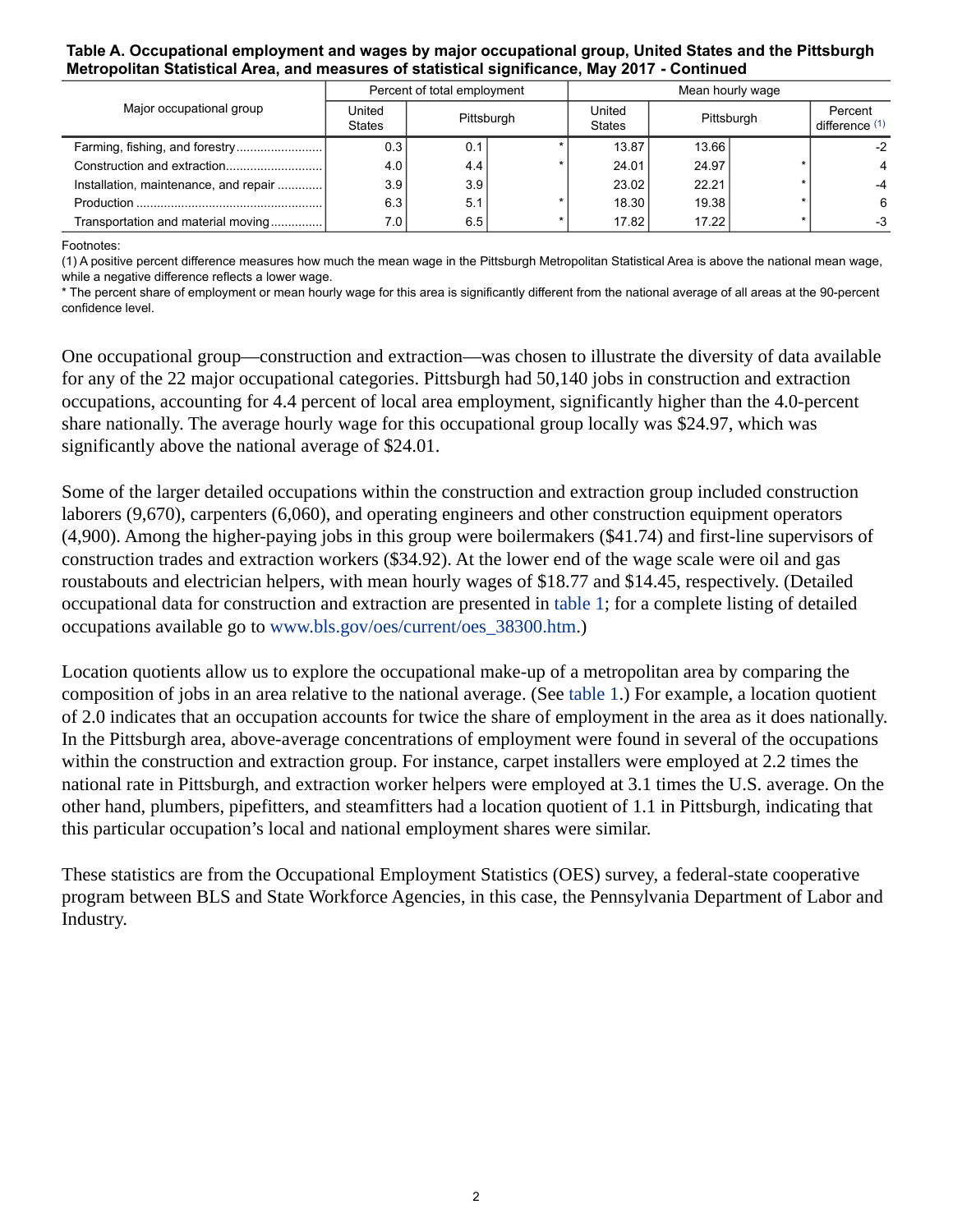# **Note on Occupational Employment Statistics Data**

With the release of the May 2017 estimates, the OES program has replaced 21 detailed occupations found in the 2010 Standard Occupational Classification (SOC) with 10 new aggregations of those occupations. In addition, selected 4- and 5-digit North American Industry Classification System (NAICS) industries previously published by OES will no longer be published separately. Some of the 4-digit NAICS industries that are no longer being published separately will instead be published as OES-specific industry aggregations. More information about the new occupational and industry aggregations is available at [www.bls.gov/oes/changes\\_2017.htm.](https://www.bls.gov/oes/changes_2017.htm)

A value that is statistically different from another does not necessarily mean that the difference has economic or practical significance. Statistical significance is concerned with the ability to make confident statements about a universe based on a sample. It is entirely possible that a large difference between two values is not significantly different statistically, while a small difference is, since both the size and heterogeneity of the sample affect the relative error of the data being tested.

# **Technical Note**

The Occupational Employment Statistics (OES) survey is a semiannual survey measuring occupational employment and wage rates for wage and salary workers in nonfarm establishments in the United States. The OES data available from BLS include cross-industry occupational employment and wage estimates for the nation; over 650 areas, including states and the District of Columbia, metropolitan statistical areas (MSAs), metropolitan divisions, nonmetropolitan areas, and territories; national industry-specific estimates at the NAICS sector, 3-, 4-, and selected 5- and 6-digit industry levels, and national estimates by ownership across all industries and for schools and hospitals. OES data are available at [www.bls.gov/oes/tables.htm](https://www.bls.gov/oes/tables.htm).

OES estimates are constructed from a sample of about 1.2 million establishments. Each year, two semiannual panels of approximately 200,000 sampled establishments are contacted, one panel in May and the other in November. Responses are obtained by mail, Internet or other electronic means, email, telephone, or personal visit. The May 2017 estimates are based on responses from six semiannual panels collected over a 3-year period: May 2017, November 2016, May 2016, November 2015, May 2015, and November 2014. The overall national response rate for the six panels, based on the 50 states and the District of Columbia, is 72 percent based on establishments and 68 percent based on weighted sampled employment. The unweighted sample employment of 82 million across all six semiannual panels represents approximately 58 percent of total national employment. The sample in the Pittsburgh Metropolitan Statistical Area included 5,899 establishments with a response rate of 71 percent. For more information about OES concepts and methodology, go to [www.bls.gov/oes/current/oes\\_tec.htm](https://www.bls.gov/oes/current/oes_tec.htm).

The May 2017 OES estimates are based on the 2010 Standard Occupational Classification (SOC) system and the 2017 North American Industry Classification System (NAICS). Information about the 2010 SOC is available on the BLS website at [www.bls.gov/soc/2018/major\\_groups.htm](https://www.bls.gov/soc/2018/major_groups.htm) and information about the 2017 NAICS is available at [www.bls.gov/bls/naics.htm.](https://www.bls.gov/bls/naics.htm)

## **Metropolitan area definitions**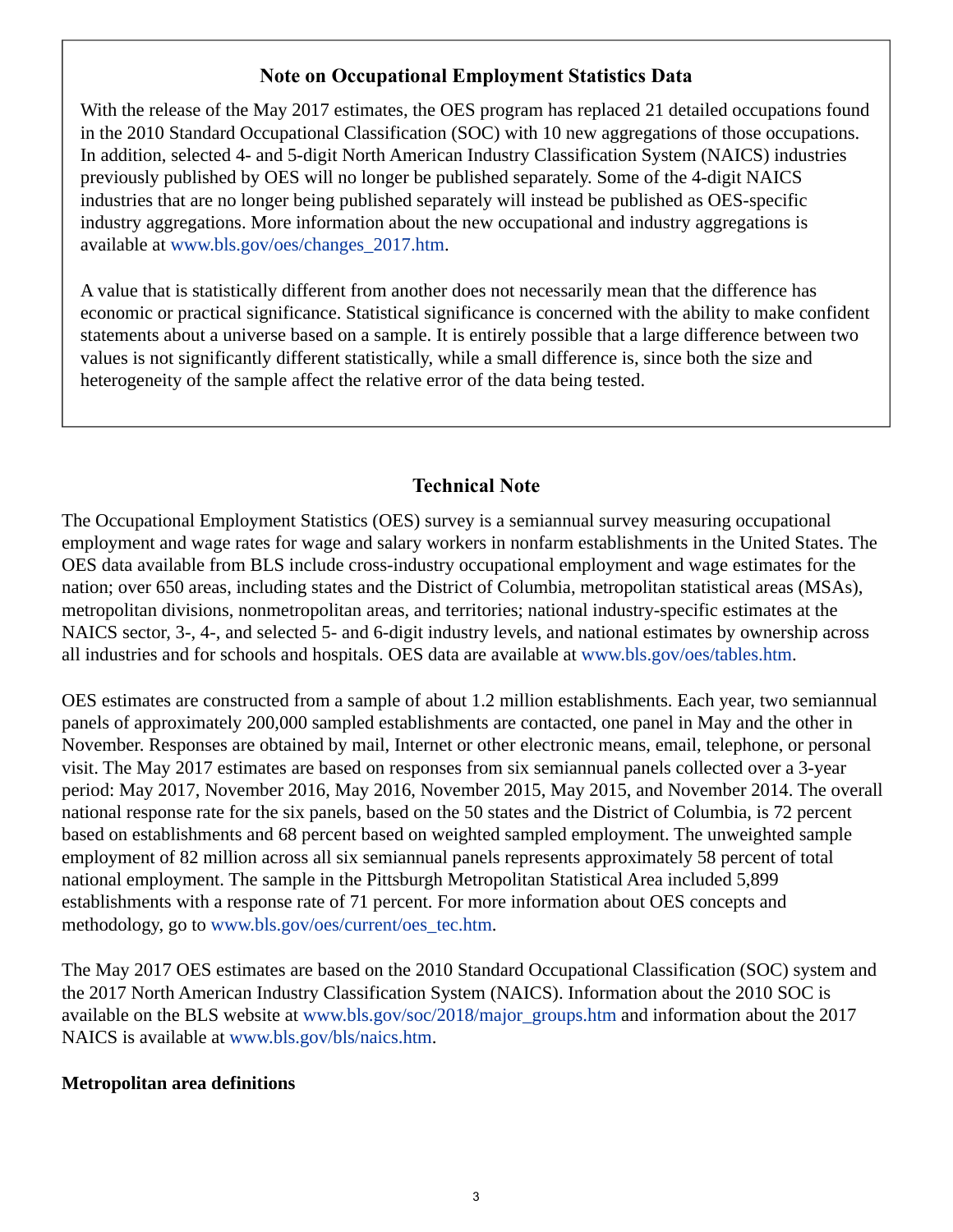The substate area data published in this release reflect the standards and definitions established by the U.S. Office of Management and Budget.

The **Pittsburgh, PA Metropolitan Statistical Area** includes Allegheny, Armstrong, Beaver, Butler, Fayette, Washington, and Westmoreland Counties in Pennsylvania.

# **Additional information**

OES data are available on our regional web page at [www.bls.gov/regions/mid-atlantic.](https://www.bls.gov/regions/mid-atlantic) Answers to frequently asked questions about the OES data are available at [www.bls.gov/oes/oes\\_ques.htm](https://www.bls.gov/oes/oes_ques.htm). Detailed technical information about the OES survey is available in our Survey Methods and Reliability Statement on the BLS website at [www.bls.gov/oes/current/methods\\_statement.pdf.](https://www.bls.gov/oes/current/methods_statement.pdf)

Information in this release will be made available to sensory impaired individuals upon request – Voice phone: (202) 691-5200; Federal Relay Service: (800) 877-8339.